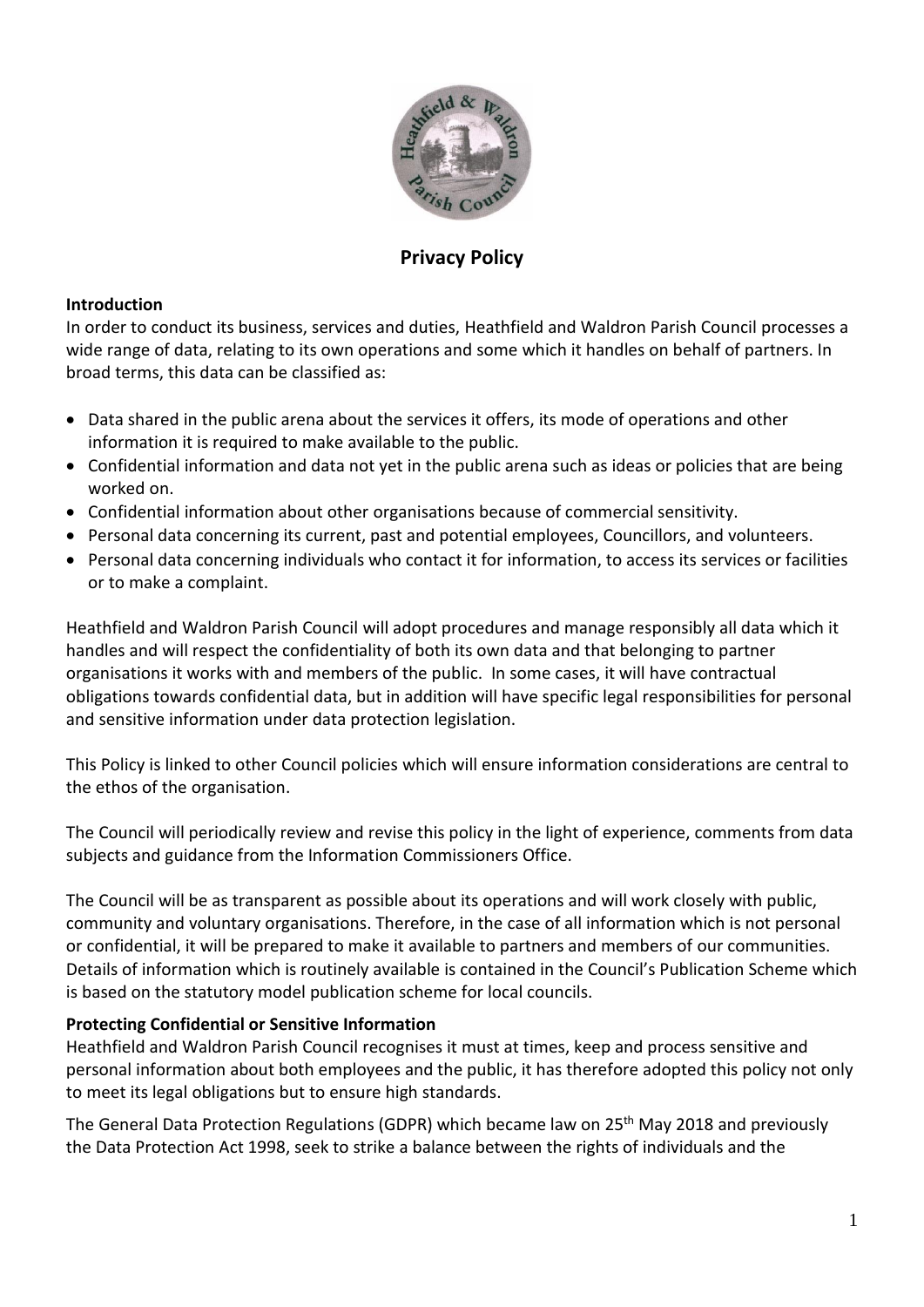sometimes, competing interests of those such as the Parish Council with legitimate reasons for using personal information.

# **The policy is based on the premise that Personal Data must be:**

• Processed fairly, lawfully and in a transparent manner in relation to the data subject.

• Collected for specified, explicit and legitimate purposes and not further processed in a manner that is incompatible with those purposes.

• Adequate, relevant and limited to what is necessary in relation to the purposes for which they are processed.

- Accurate and, where necessary, kept up to date.
- Kept in a form that permits identification of data subjects for no longer than is necessary for the purposes for which the personal data are processed.

• Processed in a manner that ensures appropriate security of the personal data including protection against unauthorised or unlawful processing and against accidental loss, destruction or damage, using appropriate technical or organisational measures.

# **Data Protection Terminology**

**Data subject** - means the person whose personal data is being processed. That may be an employee, prospective employee, associate or prospective associate of the Parish Council or someone transacting with it in some way, or an employee, Member or volunteer with one of our residents, or persons transacting or contracting with one of our residents when we process data for them.

**Personal data** - means any information relating to a natural person or data subject that can be used directly or indirectly to identify the person. It can be anything from a name, a photo, address, date of birth, email address, bank details, and posts on social networking sites or a computer IP address.

**Sensitive personal data** - includes information about racial or ethnic origin, political opinions, and religious or other beliefs, trade union membership, medical information, sexual orientation, genetic and biometric data or information related to offences or alleged offences where it is used to uniquely identify an individual.

**Data controller** - means a person who (either alone or jointly or in common with other persons) (e.g. Parish Council, employer, council) determines the purposes for which and the manner in which any personal data is to be processed.

**Data processor** - in relation to personal data, means any person (other than an employee of the data controller) who processes the data on behalf of the data controller.

**Processing information or data** - means obtaining, recording or holding the information or data or carrying out any operation or set of operations on the information or data, including:

- organising, adapting or altering it
- retrieving, consulting or using the information or data
- disclosing the information or data by transmission, dissemination or otherwise making it available
- aligning, combining, blocking, erasing or destroying the information or data. regardless of the Technology used.

Heathfield and Waldron Parish Council processes **personal data** in order to:

• fulfil its duties as an employer by complying with the terms of contracts of employment, safeguarding the employee and maintaining information required by law.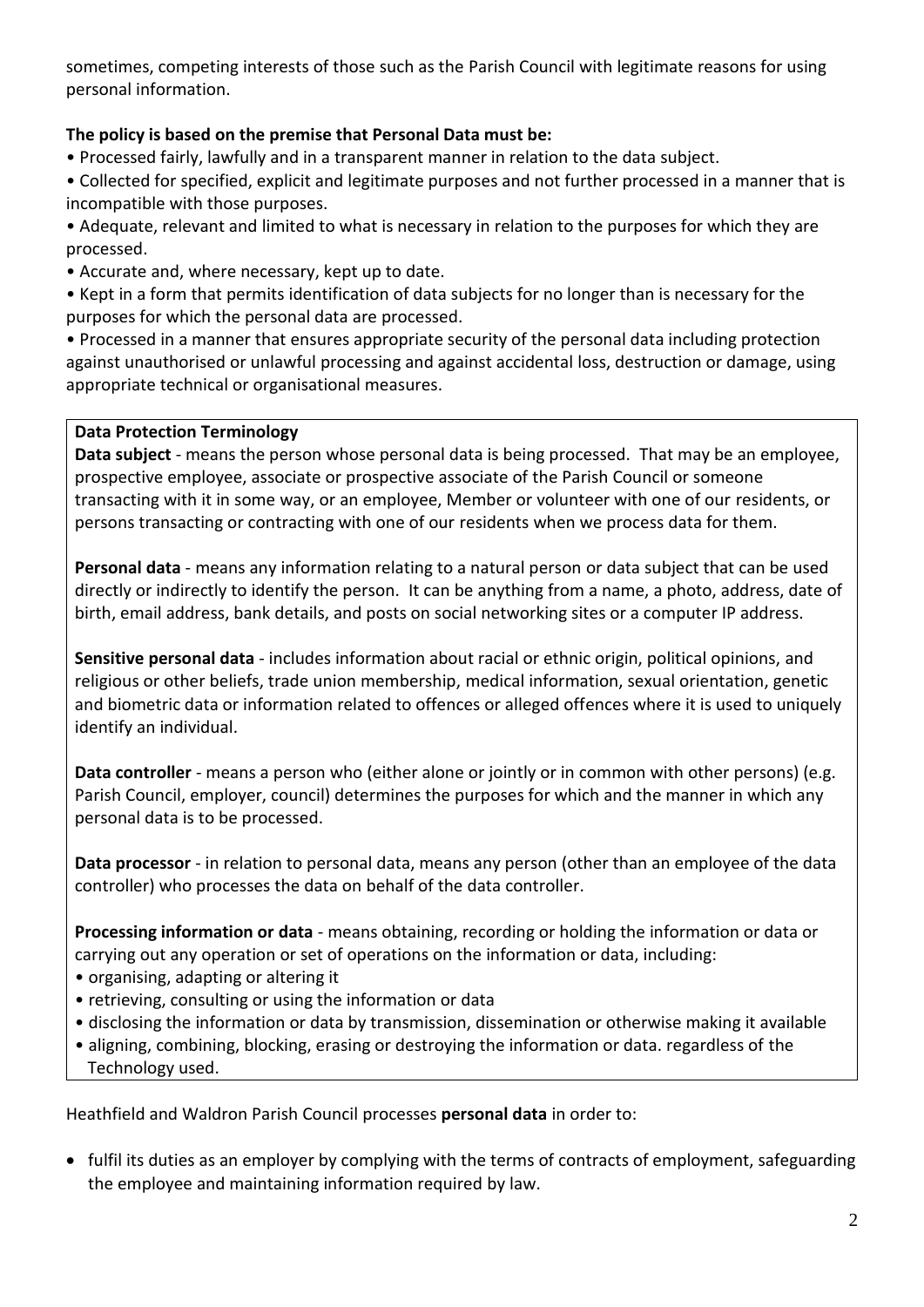- pursue the legitimate interests of its business and its duties as a public body, by fulfilling contractual terms with other organisations, and maintaining information required by law.
- monitor its activities including the equality and diversity of its activities
- fulfil its duties in operating the business premises including security
- assist regulatory and law enforcement agencies
- process information including the recording and updating details about its Councillors, employees, partners and volunteers.
- process information including the recording and updating details about individuals who contact it for information, or to access a service, or make a complaint.
- undertake surveys, censuses and questionnaires to fulfil the objectives and purposes of the Council.
- undertake research, audit and quality improvement work to fulfil its objects and purposes.
- carry out Council administration.

Where appropriate and governed by necessary safeguards we will carry out the above processing jointly with other appropriate bodies from time to time.

### **The Council will ensure that at least one of the following conditions is met for personal information to be considered fairly processed:**

- The individual has consented to the processing
- Processing is necessary for the performance of a contract or agreement with the individual
- Processing is required under a legal obligation
- Processing is necessary to protect the vital interests of the individual
- Processing is necessary to carry out public functions
- Processing is necessary in order to pursue the legitimate interests of the data controller or third parties.

Particular attention is paid to the processing of any **sensitive personal information** and the Council will ensure that at least one of the following conditions is met:

- Explicit consent of the individual
- Required by law to process the data for employment purposes
- A requirement in order to protect the vital interests of the individual or another person

# **Who is responsible for protecting a person's personal data?**

The Parish Council as a corporate body has ultimate responsibility for ensuring compliance with the Data Protection legislation. The Council has delegated this responsibility day to day to the Parish Clerk.

- Email: clerk@hwpc.org.uk
- Phone: 01435 865700
- Correspondence: The Parish Clerk, Heathfield and Waldron Parish Council, 73 High Street, Heathfield, East Sussex, TN21 8HU

# **Diversity Monitoring**

Heathfield and Waldron Parish Council monitors the diversity of its employees, and Councillors, in order to ensure that there is no inappropriate or unlawful discrimination in the way it conducts its activities. It undertakes similar data handling in respect of prospective employees. This data will always be treated as confidential. It will only be accessed by authorised individuals within the Council and will not be disclosed to any other bodies or individuals. Diversity information will never be used as selection criteria and will not be made available to others involved in the recruitment process. Anonymised data derived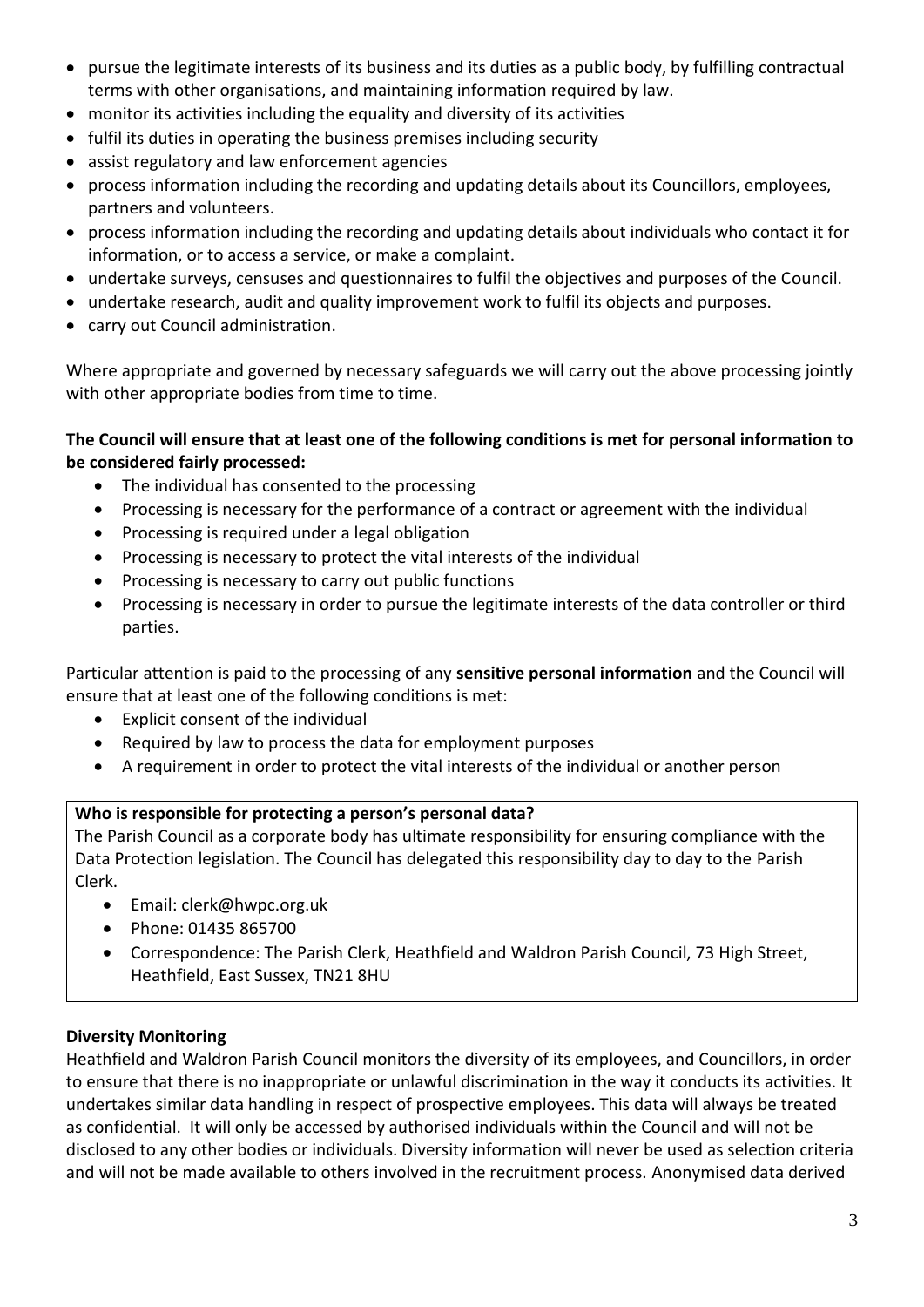from diversity monitoring will be used for monitoring purposes and may be published and passed to other bodies.

The Council will always give guidance on personnel data to employees, councillors, partners and volunteers through a Privacy Notice and ensure that individuals on whom personal information is kept are aware of their rights and have easy access to that information on request.

Appropriate technical and organisational measures will be taken against unauthorised or unlawful processing of personal data and against accidental loss or destruction of, or damage to, personal data. Personal data shall not be transferred to a country or territory outside the European Economic Areas unless that country or territory ensures an adequate level of protection for the rights and freedoms of data subjects in relation to the processing of personal data.

### **Information provided to us**

The information provided (personal information such as name, address, email address, phone number) will be processed and stored so that it is possible for us to contact, respond to or conduct the transaction requested by the individual. By transacting with Heathfield and Waldron Parish Council, individuals are deemed to be giving consent for their personal data provided to be used and transferred in accordance with this policy, however where ever possible specific written consent will be sought. It is the responsibility of those individuals to ensure that the Parish Council is able to keep their personal data accurate and up-to-date. The personal information will be not shared or provided to any other third party or be used for any purpose other than that for which it was provided.

### **The Councils Right to Process Information**

General Data Protection Regulations (and Data Protection Act) Article 6 (1) (a) (b) and (e) Processing is with consent of the data subject, or Processing is necessary for compliance with a legal obligation, or Processing is necessary for the performance of a task carried out in the public interest or in the exercise of official authority vested in the controller.

# **Information Security**

The Council has a duty to ensure the security of personal data. We make sure that your information is protected from unauthorised access, loss, manipulation, falsification, destruction or unauthorised disclosure. This is done through appropriate technical measures and appropriate policies. We will only keep your data for the purpose it was collected and only for as long as is necessary, after which it will be deleted.

### **Children**

We will not process any data relating to a child (under 13) without the express parental/ guardian consent of the child concerned.

# **Rights of a Data Subject**

**Access to Information:** an individual has the right to request access to the information we have on them. They can do this by contacting the Parish Clerk.

**Information Correction:** If an individual believes that the information we have about them is incorrect, they may contact us so that we can update it and keep their data accurate. Please contact the Parish Clerk.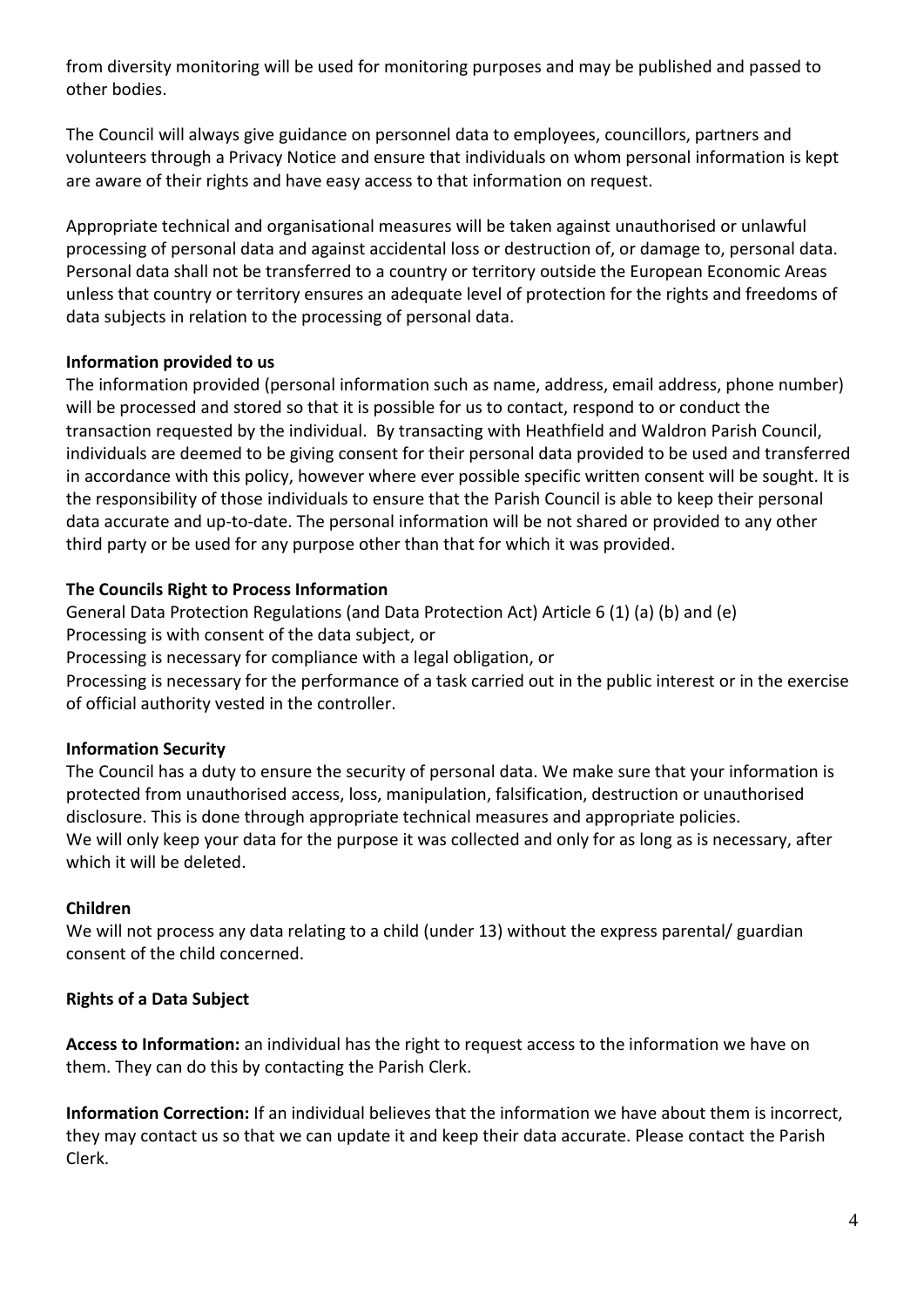**Information Deletion:** If the individual wishes the Council to delete the information about them, they can ensure this is done by contacting the Parish Clerk.

**Right to Object:** If an individual believes their data is not being processed for the purpose it has been collected for, they may object by contacting the Parish Clerk

**Automated Decision Making and Profiling:** The Council does not use automated decision making or profiling of individual personal data.

**Complaints:** If an individual has a complaint regarding the way their personal data has been processed, they may make a complaint to the Parish Clerk or the Information Commissioners Office **[casework@ico.org.uk](mailto:casework@ico.org.uk)** Tel: 0303 123 1113.

The Council will always give guidance on personnel data to employees through the Employee handbook.

The Council will ensure that individuals on whom personal information is kept are aware of their rights and have easy access to that information on request.

**Summary:** In accordance with the law, we only collect a limited amount of information about you that is necessary for correspondence, information and service provision. We do not use profiling, we do not sell or pass your data to third parties. We do not use your data for purposes other than those specified. We make sure your data is stored securely. We delete all information deemed to be no longer necessary. We constantly review our Privacy Policies to keep it up to date in protecting your data. (You can request a copy of our policies at any time)

### **Making Information Available**

The Publication Scheme is a means by which the Council can make a significant amount of information available routinely, without waiting for someone to specifically request it. The scheme is intended to encourage local people to take an interest in the work of the Council and its role within the community.

In accordance with the provisions of the Freedom of Information Act 2000, this Scheme specifies the classes of information which the Council publishes or intends to publish.

All formal meetings of Council and its committees are subject to statutory notice being given on notice boards and on the Website. The Council publishes an annual programme in May each year. All formal meetings are open to the public and press and reports to those meetings and relevant background papers are available for the public to see. The Council welcomes public participation and has a public participation session on each Council and committee meeting. Details can be seen in the Council's Standing Orders, which are available on its Website or at its Offices.

Occasionally, Council or committees may need to consider matters in private. Examples of this are matters involving personal details of staff, or a particular member of the public, or where details of commercial/contractual sensitivity are to be discussed. This will only happen after a formal resolution has been passed to exclude the press and public and reasons for the decision are stated. Minutes from all formal meetings, including the confidential parts are public documents.

The Openness of Local Government Bodies Regulations 2014 requires written records to be made of certain decisions taken by officers under delegated powers. These are not routine operational and administrative decisions such as giving instructions to the workforce or paying an invoice approved by Council, but would include urgent action taken after consultation with the Chairman, such as responding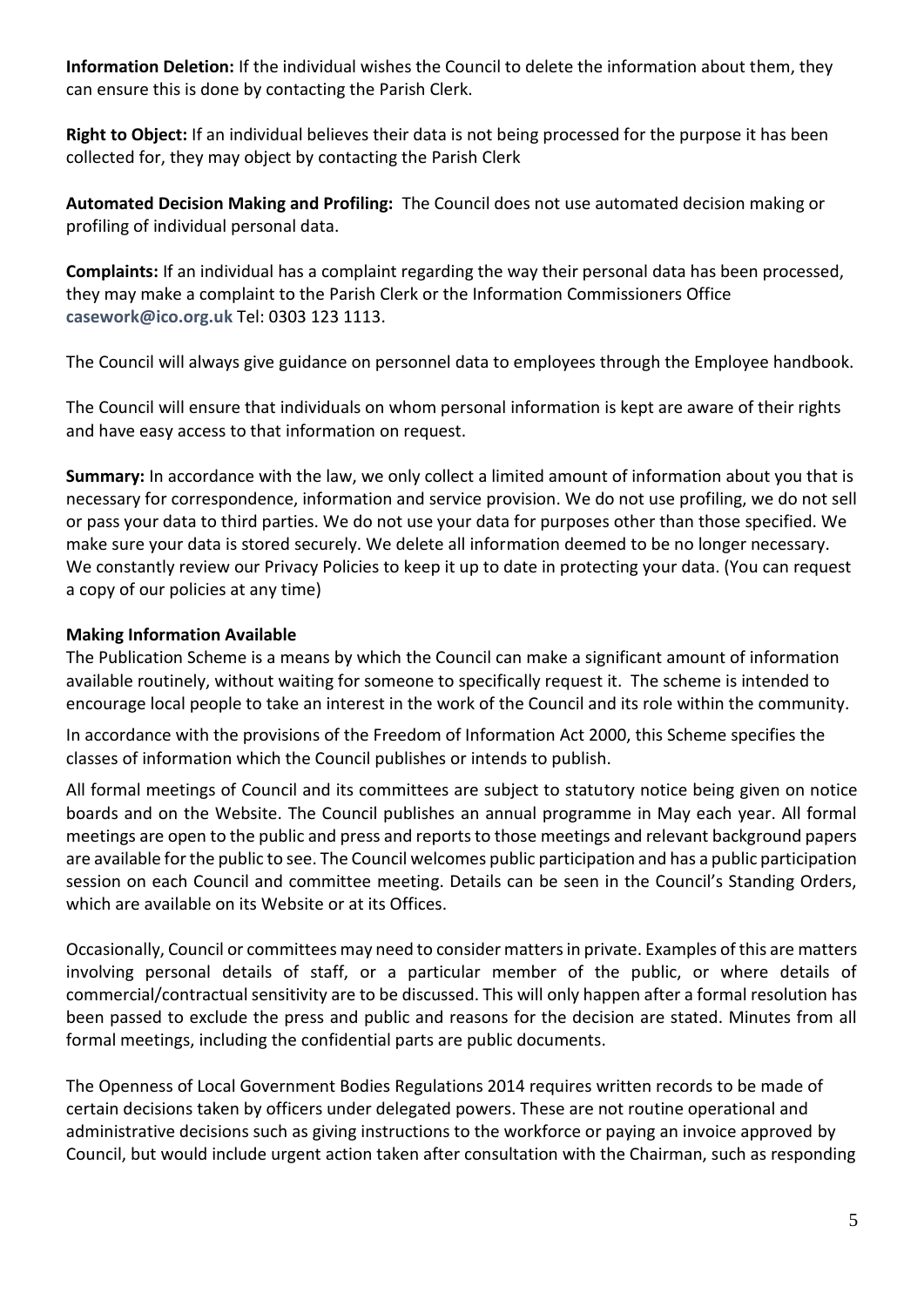to a planning application in advance of Council. In other words, decisions which would have been made by Council or committee had the delegation not been in place.

The 2014 Regulations also amend the Public Bodies (Admission to Meetings) Act 1960 to allow the public or press to film, photograph or make an audio recording of council and committee meetings normally open to the public. The Council will, where possible, facilitate such recording unless it is being disruptive. It will also take steps to ensure that children, the vulnerable and members of the public who object to being filmed are protected without undermining the broader purpose of the meeting.

The Council will be pleased to make special arrangements on request for persons who do not have English as their first language or those with hearing or sight difficulties.

### **Disclosure Information**

The Council will as necessary undertake checks on both staff and Members with the the Disclosure and Barring Service and will comply with their Code of Conduct relating to the secure storage, handling, use, retention and disposal of Disclosures and Disclosure Information. It will include an appropriate operating procedure in its integrated quality management system.

### **Data Transparency**

The Council has resolved to act in accordance with the Code of Recommended Practice for Local Authorities on Data Transparency (September 2011). This sets out the key principles for local authorities in creating greater transparency through the publication of public data and is intended to help them meet obligations of the legislative framework concerning information.

"Public data" means the objective, factual data on which policy decisions are based and on which public services are assessed, or which is collected or generated in the course of public service delivery.

The Code will therefore underpin the Council's decisions on the release of public data and ensure it is proactive in pursuing higher standards and responding to best practice as it develops.

# The principles of the Code are:

**Demand led:** new technologies and publication of data should support transparency and accountability **Open:** the provision of public data will be integral to the Council's engagement with residents so that it drives accountability to them.

**Timely**: data will be published as soon as possible following production.

Government has also issued a further Code of Recommended Practice on Transparency, compliance of which is compulsory for parish councils with turnover (gross income or gross expenditure) not exceeding £25,000 per annum. These councils will be exempt from the requirement to have an external audit from April 2017. Heathfield and Waldron Parish Council exceeds this turnover but will nevertheless ensure the following information is published on its Website for ease of access:

- All transactions above £500.
- End of year accounts
- Annual Governance Statements
- Internal Audit Reports
- List of Councillor or Member responsibilities
- Details of public land and building assets
- Draft minutes of Council and committees within one month of the date of the meeting
- Agendas and associated papers no later than three clear days before the meeting